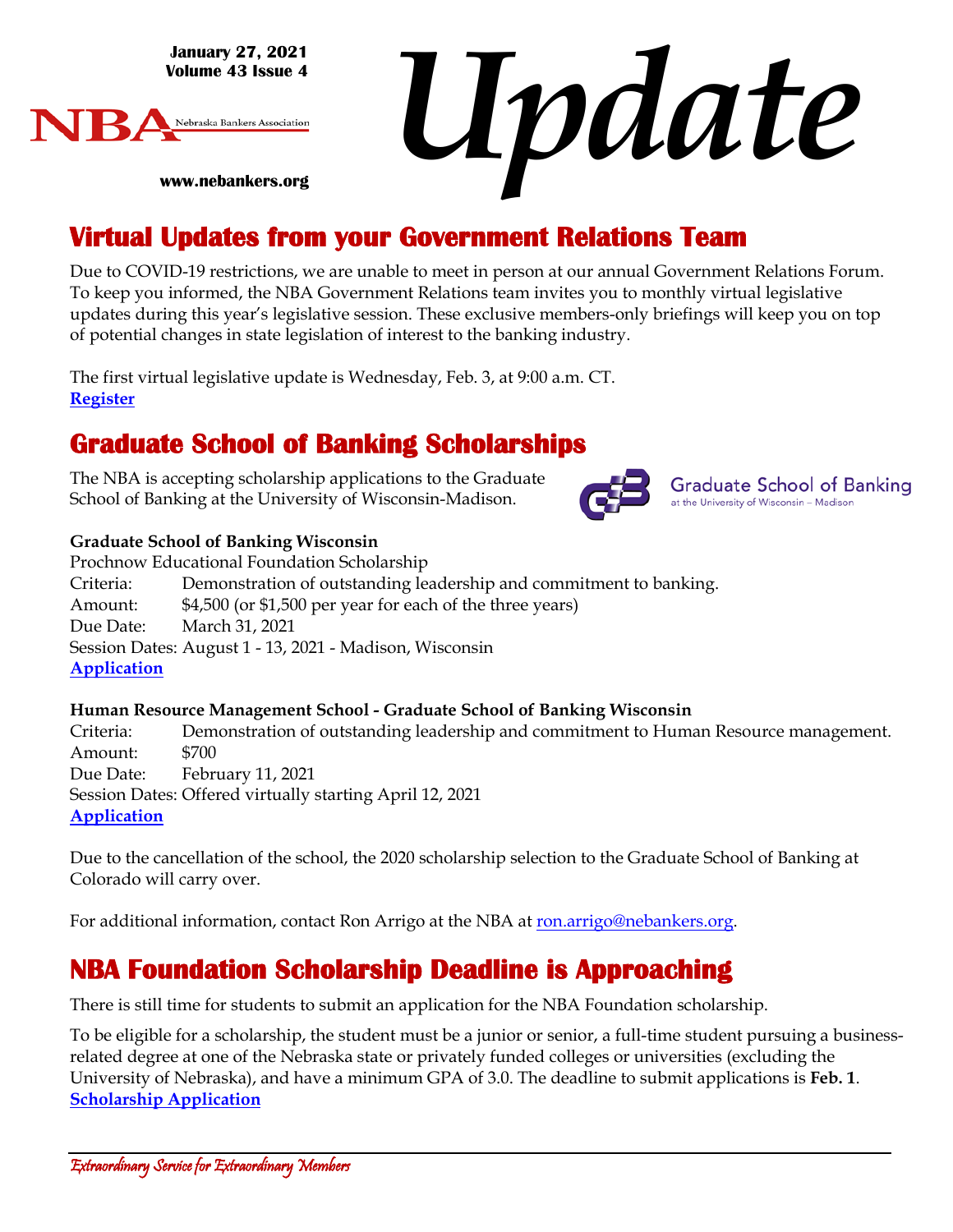# **Paycheck Protection Program Updates**

SBA continues to release updated Paycheck Protection Program (PPP) information. Please feel free to contact the NBA if you have specific questions that are not answered by the documentation released by the SBA.

### *First Draw Loan Review*

SBA announced plans to implement improvements to First Draw loan reviews. SBA will also host a call with lenders to provide information to help resolve loan reviews and potential holds. SBA lender relations specialists will also receive additional information to assist lenders in addressing issues. Additional guidance on the review and resolution process is also planned. **[Learn More](https://www.sba.gov/article/2021/jan/26/sba-takes-steps-improve-first-draw-paycheck-protection-program-loan-review)**

*Resolving Hold Codes* During a webinar this week, the SBA released information on addressing First Draw PPP Unresolved Borrowers and hold codes. **[See the Presentation](https://www.nebankers.org/uploads/8/1/6/4/81640974/slide_deck_platform_procedures_for_resolving_hold_codes.pdf)**

*SBA-NBA Webinar* The SBA Nebraska District Office recently held a webinar for NBA members. The recording is available at the link below.

**[Access the Webinar](https://us02web.zoom.us/rec/share/PX3YHDLJJTGN8UYz3DLDSmJQo2MH_7tFQjr623MmYgOkqVicVfwpnGKeqYv4QTDG.m4tqsM5c9Z_2LTbH) Passcode: \*Zg?9z.f**

*Loan Data* Since the program's relaunch in 2021, over 400,000 PPP loans have been approved. In Nebraska, 12,619 loans for a total of \$487 million were approved through Jan. 24. **[Access the](https://www.sba.gov/sites/default/files/2021-01/PPP_Report_2021_01_24-508.pdf) Data**

*SAM Reminder* Lenders are reminded to register on the System for Award Management (SAM) website. Registration on SAM.gov is required within 30 days from the date of the first PPP disbursement upon reopening of the program. **[SAM.gov](https://sam.gov/SAM/)**

## **Threshold for FHLB Community Bank Membership Status**

The Federal Housing Finance Agency is raising the asset threshold used to determine whether a Federal Home Loan Bank (FHLB) member is considered a "community financial institution." The new threshold based on an inflation adjustment—is \$1.239 billion and took effect Jan. 1. FHLB member banks under this threshold receive advantages in qualifying for bank membership, in the purposes for which they may receive long-term advances and in the collateral they pledge to secure advances. **[Learn More](https://www.fhfa.gov/SupervisionRegulation/Rules/Pages/Annual-Adjustment-of-the-Cap-on-Average-Total-Assets-That-Defines-Community-Financial-Institutions.aspx)**

## **HUD Private Flood Insurance Proposal**

The American Bankers Association (ABA) and a coalition of finance, housing and insurance trade groups sent a letter urging the Department of Housing and Urban Development (HUD) to quickly advance a proposed rule that would allow mortgagors the option to purchase private flood insurance on Federal Housing Administration-insured mortgages for properties located in Special Flood Hazard Areas. **[Read the Letter](https://www.aba.com/advocacy/policy-analysis/letter-on-private-flood-insurance-for-fha-mortgages)**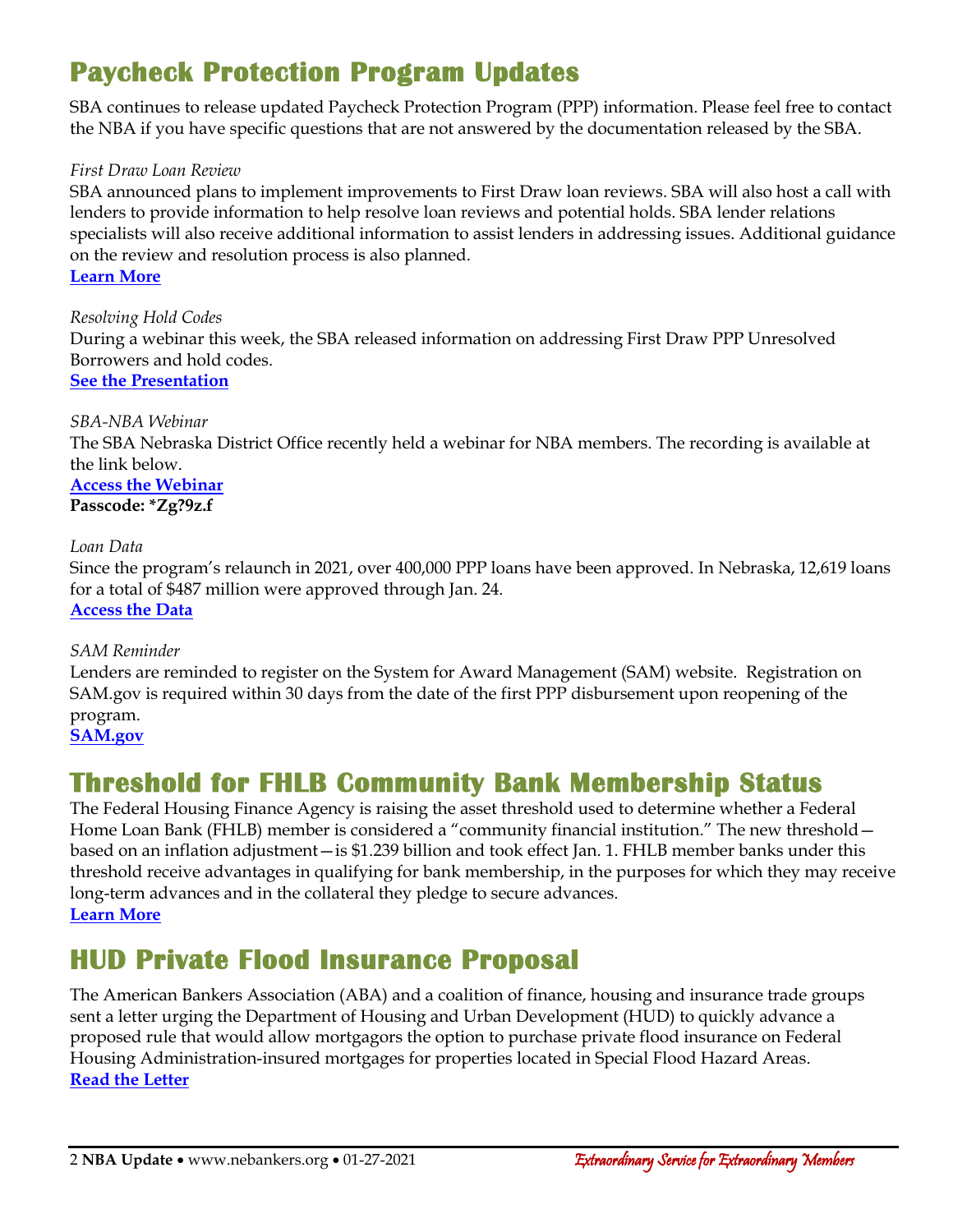# **New Preferred Vendor: Nanonation**

The NBA is pleased to welcome Nanonation as a preferred vendor. Nanonation is a Nebraska-based digital signage company. Through a web-based content management system, banks can provide content to customers on a digital screen. The NBA's newly-remodeled lobby features a screen utilizing the Nanonation system.



### **[Learn More](https://www.nebankers.org/uploads/8/1/6/4/81640974/nanonationdigitalsignagepartnership.pdf)**

## **Training Opportunities**

### **Mid-Winter IRA Essentials – Feb. 8-9**

IRA Essentials gives attendees a solid foundation of IRA knowledge. Exercises are included throughout the day to help participants apply information to job-related situations. Attendees will leave this session able to work with IRA owners and process basic IRA transactions with confidence. **[Details and Registration](https://nebraskabankersneassoc.wliinc21.com/events/2021MidWinter%20IRA%20Essentials%20Virtual%20Workshop-11570/details)**

### **Mid-Winter IRA Advanced Workshop – Feb. 10-11**

Advanced IRAs builds on the attendees' knowledge of IRA basics to address some of the more complex IRA issues their financial organizations may handle. This is an advanced session; previous IRA knowledge is assumed. The instructor uses real‐world exercises to help participants apply information to job‐related situations.

**[Details and Registration](https://nebraskabankersneassoc.wliinc21.com/events/2021MidWinter%20IRA%20Advanced%20Virtual%20Workshop-11571/details)**

### **Health Savings Account Seminar – Feb. 12**

This half‐day seminar gives attendees a foundation of HSA knowledge. Exercises are included to help participants apply information to real‐world scenarios. Attendees will leave this session able to confidently process basic HSA transactions. This is a beginner's session; no previous HSA knowledge is assumed. **[Details and Registration](https://nebraskabankersneassoc.wliinc21.com/events/2021Health%20Savings%20Account%20Virtual%20Seminar%20-11659/details)**

### **Operations Conference – Feb. 24-25**

Digital transformation and pandemic security considerations are two of the sessions during day one that will help bank technology professions stay up to date in 2021. Day two focuses on marketing and retail banking and includes sessions on leading change and driving innovation. **[Details and Registration](https://nebraskabankersneassoc.wliinc21.com/events/2021Operations%20Virtual%20Conference%20%20Technology%20Marketing%20Retail%20Banking-11520/details)**